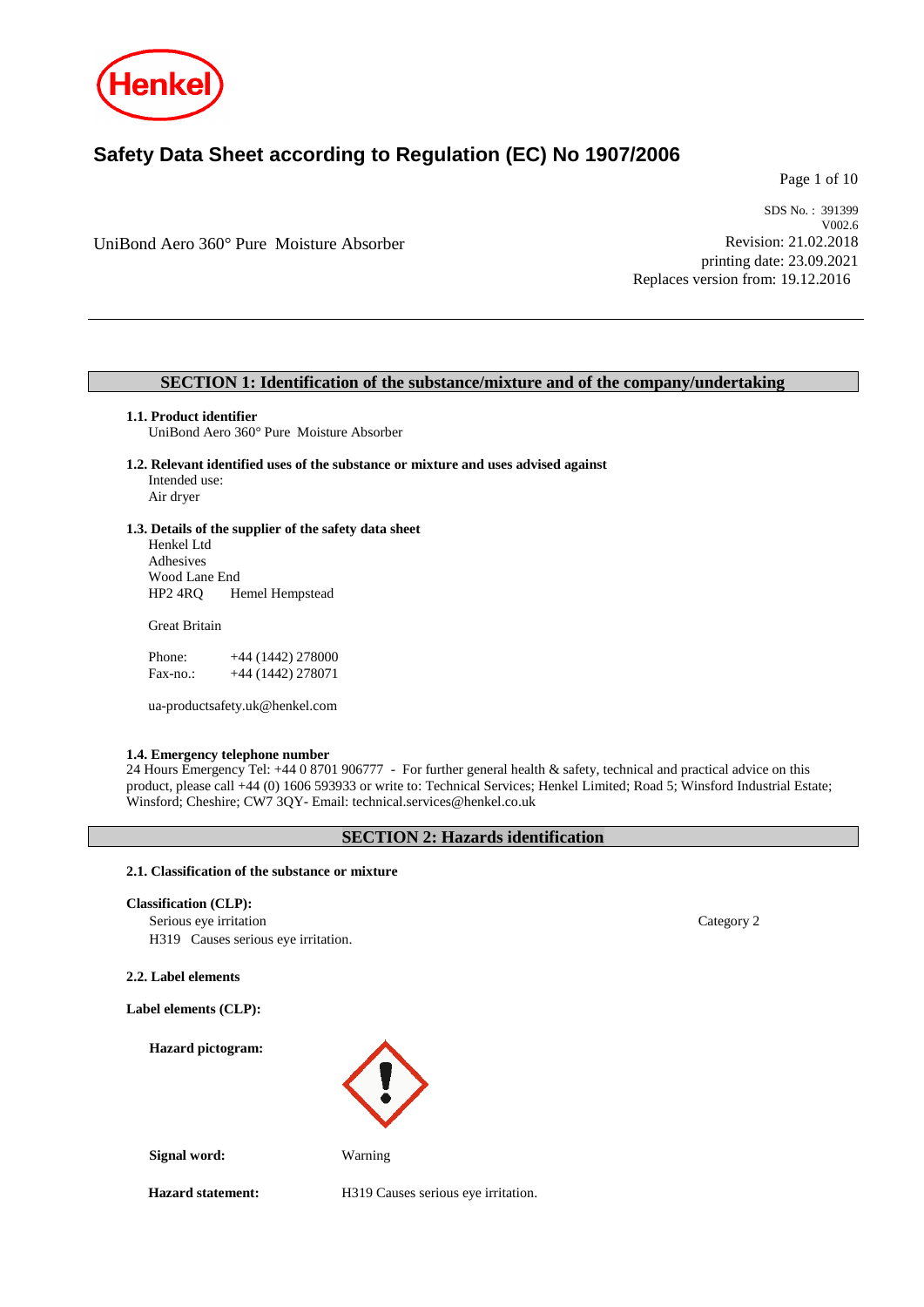| <b>Precautionary statement:</b> | P101 If medical advice is needed, have product container or label at hand.<br>P102 Keep out of reach of children.                                  |
|---------------------------------|----------------------------------------------------------------------------------------------------------------------------------------------------|
|                                 | P280 Wear eye protection/face protection.                                                                                                          |
|                                 | P305+P351+P338 IF IN EYES: Rinse cautiously with water for several minutes. Remove<br>contact lenses, if present and easy to do. Continue rinsing. |
|                                 | P337+P313 If eye irritation persists: Get medical advice/attention.                                                                                |
|                                 |                                                                                                                                                    |

#### **2.3. Other hazards**

None if used properly.

Not fulfilling Persistent, Bioaccumulative and Toxic (PBT), very Persistent and very Bioaccumulative (vPvB) criteria.

# **SECTION 3: Composition/information on ingredients**

## **3.2. Mixtures**

**General chemical description:** Dehumidifying agent **Base substances of preparation:** Calcium chloride

### **Declaration of the ingredients according to CLP (EC) No 1272/2008:**

| <b>Hazardous components</b><br>CAS-No. | <b>EC Number</b><br><b>REACH-Reg No.</b> | content      | Classification |
|----------------------------------------|------------------------------------------|--------------|----------------|
| Calcium chloride                       | $233 - 140 - 8$                          | $60 - 100\%$ | Eve Irrit. 2   |
| 10043-52-4                             | 01-2119494219-28                         |              | H319           |

**For full text of the H - statements and other abbreviations see section 16 "Other information". Substances without classification may have community workplace exposure limits available.**

# **SECTION 4: First aid measures**

# **4.1. Description of first aid measures**

General information:

In case of adverse health effects seek medical advice.

Inhalation:

Move to fresh air, consult doctor if complaint persists.

Skin contact:

Rinse with running water and soap. Skin care. Remove contaminated clothes immediately.

Eye contact:

Immediately flush eyes with soft jet of water or eye rinse solution for at least 5 minutes. If pains remain (intensive smarting, sensitivity to light, visual disturbance) continue flushing and contact/seek doctor or hospital.

Ingestion:

Rinse mouth and throat. Drink 1-2 glasses of water. Seek medical advice.

**4.2. Most important symptoms and effects, both acute and delayed** Causes serious eye irritation.

**4.3. Indication of any immediate medical attention and special treatment needed** See section: Description of first aid measures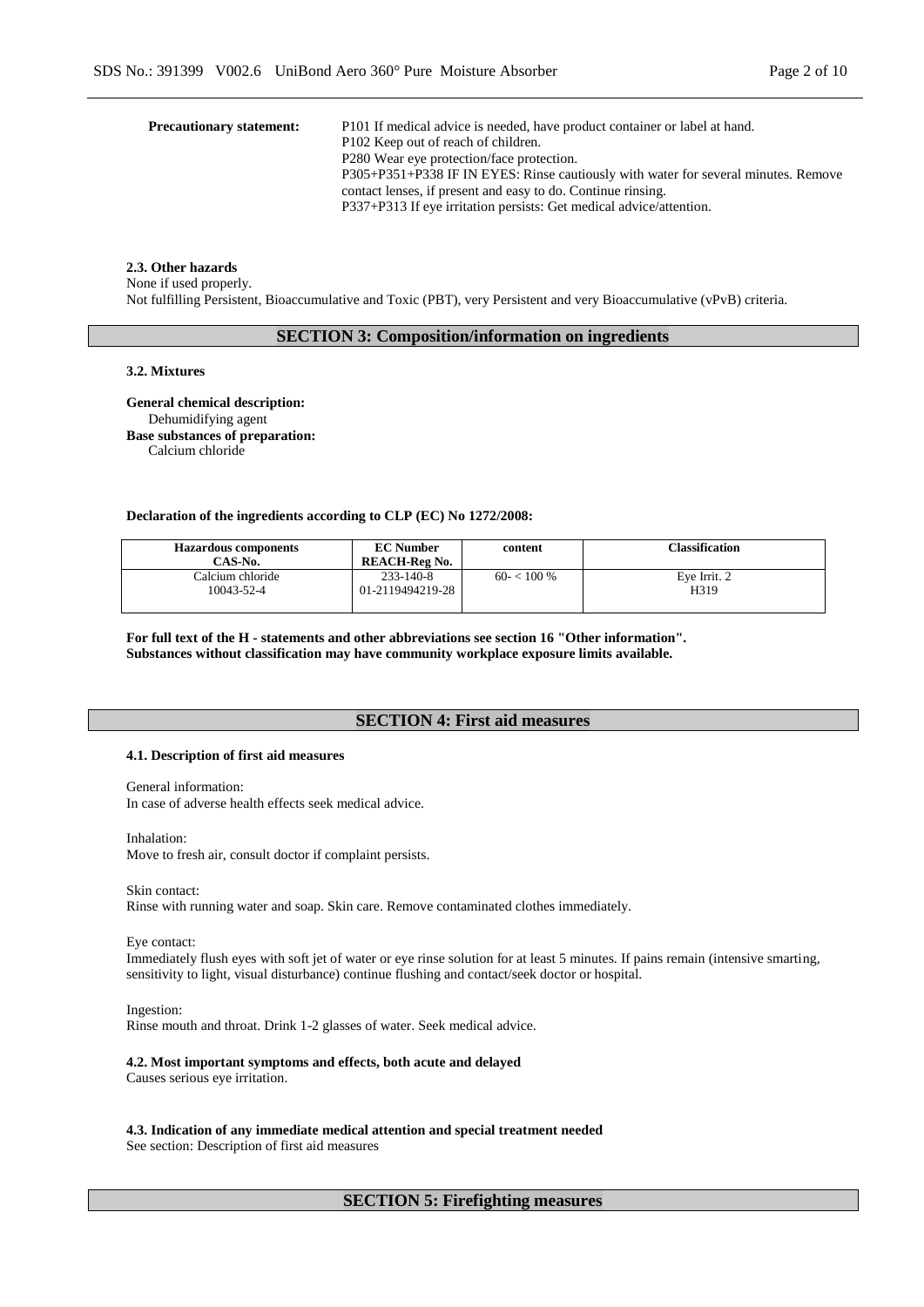# **5.1. Extinguishing media**

**Suitable extinguishing media:**

carbon dioxide, foam, powder, water spray jet, fine water spray

**Extinguishing media which must not be used for safety reasons:** High pressure waterjet

**5.2. Special hazards arising from the substance or mixture** In the event of fire, chlorine gas may be formed.

# **5.3. Advice for firefighters**

Wear self-contained breathing apparatus. Wear protective equipment.

# **SECTION 6: Accidental release measures**

#### **6.1. Personal precautions, protective equipment and emergency procedures** Wear protective equipment. Avoid dust formation. Avoid contact with skin and eyes.

#### **6.2. Environmental precautions**

Not needed.

### **6.3. Methods and material for containment and cleaning up**

Remove mechanically. Dispose of contaminated material as waste according to Section 13.

#### **6.4. Reference to other sections**

See advice in section 8

# **SECTION 7: Handling and storage**

**7.1. Precautions for safe handling** Open and handle container with care. Avoid skin and eye contact.

#### Hygiene measures:

Wash hands before work breaks and after finishing work. Do not eat, drink or smoke while working.

### **7.2. Conditions for safe storage, including any incompatibilities**

Store in a cool, dry place. Avoid strictly temperatures below 0 °C and above + 50 °C. Do not store together with food or other consumables (coffee, tea, tobacco, etc.).

# **7.3. Specific end use(s)**

Air dryer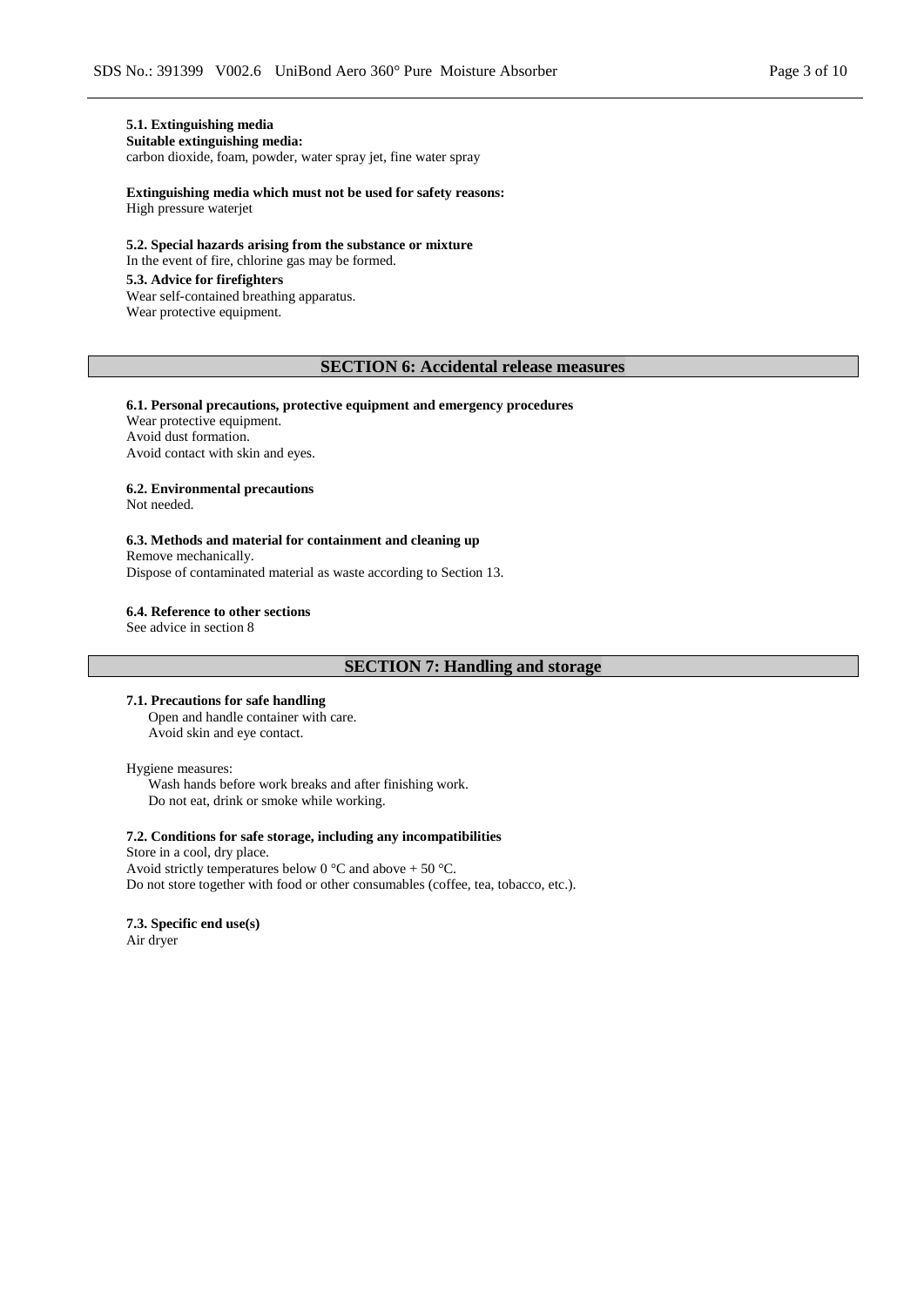# **SECTION 8: Exposure controls/personal protection**

#### **8.1. Control parameters**

### **Occupational Exposure Limits**

Valid for

Great Britain

None

#### **Occupational Exposure Limits**

Valid for

Ireland

None

#### **Derived No-Effect Level (DNEL):**

| Name on list                   | <b>Application</b><br>Area | <b>Route of</b><br><b>Exposure</b> | <b>Health Effect</b>                            | <b>Exposure</b><br>Time | <b>Value</b>      | <b>Remarks</b> |
|--------------------------------|----------------------------|------------------------------------|-------------------------------------------------|-------------------------|-------------------|----------------|
| Calcium chloride<br>10043-52-4 | Workers                    | inhalation                         | Acute/short term<br>exposure - local<br>effects |                         | $10 \text{ mg/m}$ |                |
| Calcium chloride<br>10043-52-4 | Workers                    | inhalation                         | Long term<br>exposure - local<br>effects        |                         | $5 \text{ mg/m}$  |                |
| Calcium chloride<br>10043-52-4 | General<br>population      | inhalation                         | Long term<br>exposure - local<br>effects        |                         | $2,5$ mg/m $3$    |                |
| Calcium chloride<br>10043-52-4 | General<br>population      | inhalation                         | Acute/short term<br>exposure - local<br>effects |                         | $5 \text{ mg/m}$  |                |

# **Biological Exposure Indices:**

None

# **8.2. Exposure controls:**

Respiratory protection: Not needed.

### Hand protection:

In the case of longer contact protective gloves made from nitrile rubber are recommended according to EN 374. Perforation time > 480 minutes

material thickness > 0.1 mm

In the case of longer and repeated contact please note that in practice the penetration times may be considerably shorter than those determined according to EN 374. The protective gloves must always be checked for their suitability for use at the specific workplace (e.g. mechanical and thermal stress, product compatibility, antistatic effects, etc.). The gloves must be replaced immediately at the first signs of wear and tear. The information provided by the manufacturers and given in the relevant trade association regulations for industrial safety must always be observed. We recommend that a hand care plan is drawn up in cooperation with a glove manufacturer and the trade association in accordance with the local operating conditions.

Eye protection: Goggles which can be tightly sealed. Protective eye equipment should conform to EN166.

Skin protection: Suitable protective clothing Protective clothing should conform to EN 14605 for liquid splashes or to EN 13982 for dusts.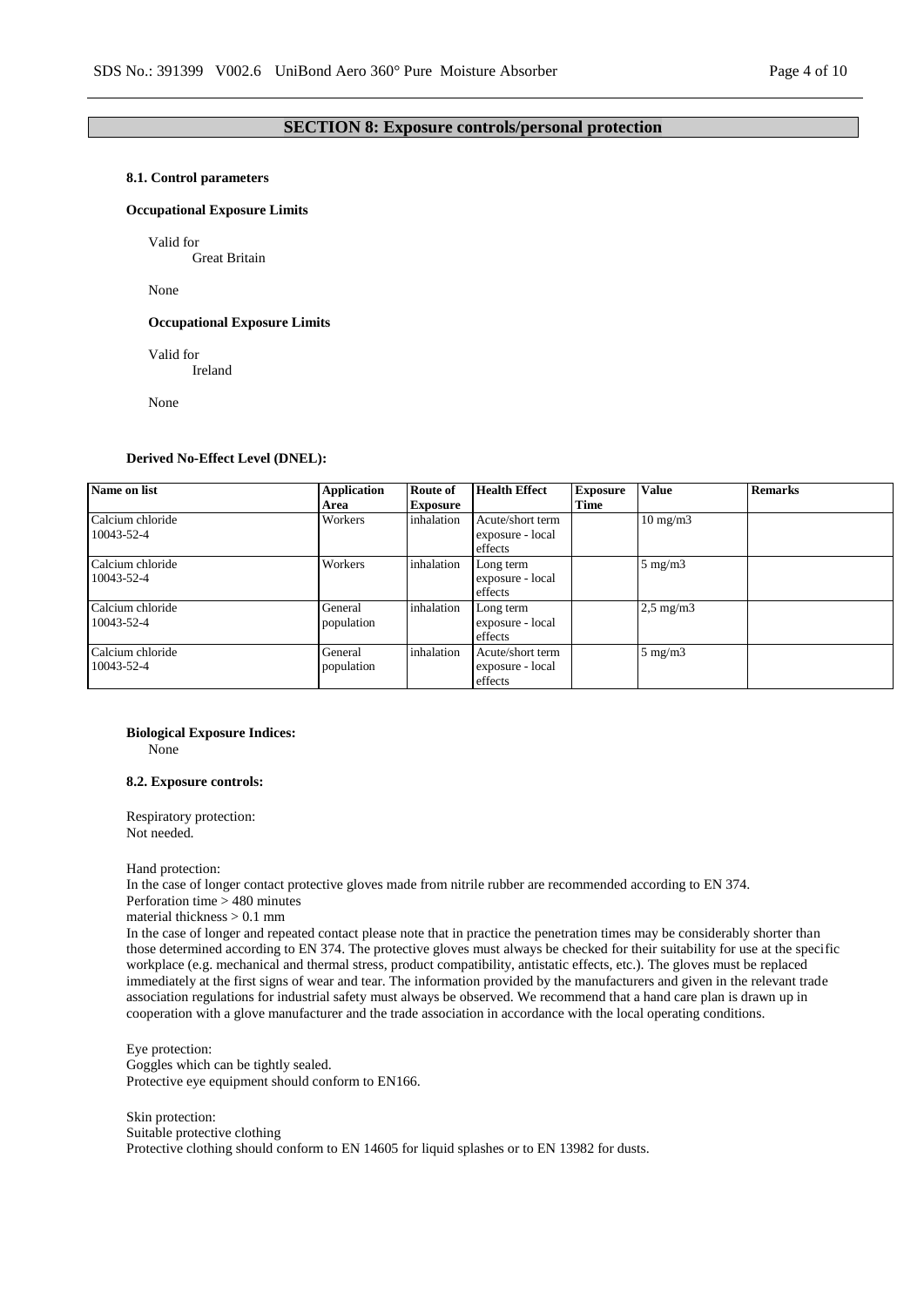#### Advices to personal protection equipment:

The information provided on personal protective equipment is for guidance purposes only. A full risk assessment should be conducted prior to using this product to determine the appropriate personal protective equipment to suit local conditions. Personal protective equipment should conform to the relevant EN standard.

# **SECTION 9: Physical and chemical properties**

# **9.1. Information on basic physical and chemical properties**

| Appearance                             | tablet                             |
|----------------------------------------|------------------------------------|
|                                        | solid                              |
|                                        | blue, white                        |
| Odor                                   | typical                            |
| Odour threshold                        | No data available / Not applicable |
|                                        |                                    |
| pH                                     | No data available / Not applicable |
| Melting point                          | Not available.                     |
| Solidification temperature             | No data available / Not applicable |
| Initial boiling point                  | Not available.                     |
| Flash point                            | No data available / Not applicable |
| Evaporation rate                       | No data available / Not applicable |
| Flammability                           | No data available / Not applicable |
| <b>Explosive limits</b>                | No data available / Not applicable |
| Vapour pressure                        | No data available / Not applicable |
| Relative vapour density:               | No data available / Not applicable |
| Density                                | No data available / Not applicable |
| <b>Bulk</b> density                    | No data available / Not applicable |
| Solubility                             | No data available / Not applicable |
| Solubility (qualitative)               | Soluble                            |
| $(23 °C (73.4 °F))$ ; Solvent: Water)  |                                    |
| Partition coefficient: n-octanol/water | No data available / Not applicable |
| Auto-ignition temperature              | No data available / Not applicable |
| Decomposition temperature              | No data available / Not applicable |
| Viscosity                              | No data available / Not applicable |
| Viscosity (kinematic)                  | No data available / Not applicable |
| <b>Explosive properties</b>            | No data available / Not applicable |
| Oxidising properties                   | No data available / Not applicable |
|                                        |                                    |

# **9.2. Other information**

No data available / Not applicable

# **SECTION 10: Stability and reactivity**

#### **10.1. Reactivity**

At temperatures more than 770 °C, causes decomposition and chlorine evolution.

#### **10.2. Chemical stability**

Stable under recommended storage conditions.

### **10.3. Possibility of hazardous reactions**

See section reactivity

# **10.4. Conditions to avoid**

None if used for intended purpose.

# **10.5. Incompatible materials**

See section reactivity.

#### **10.6. Hazardous decomposition products** None known.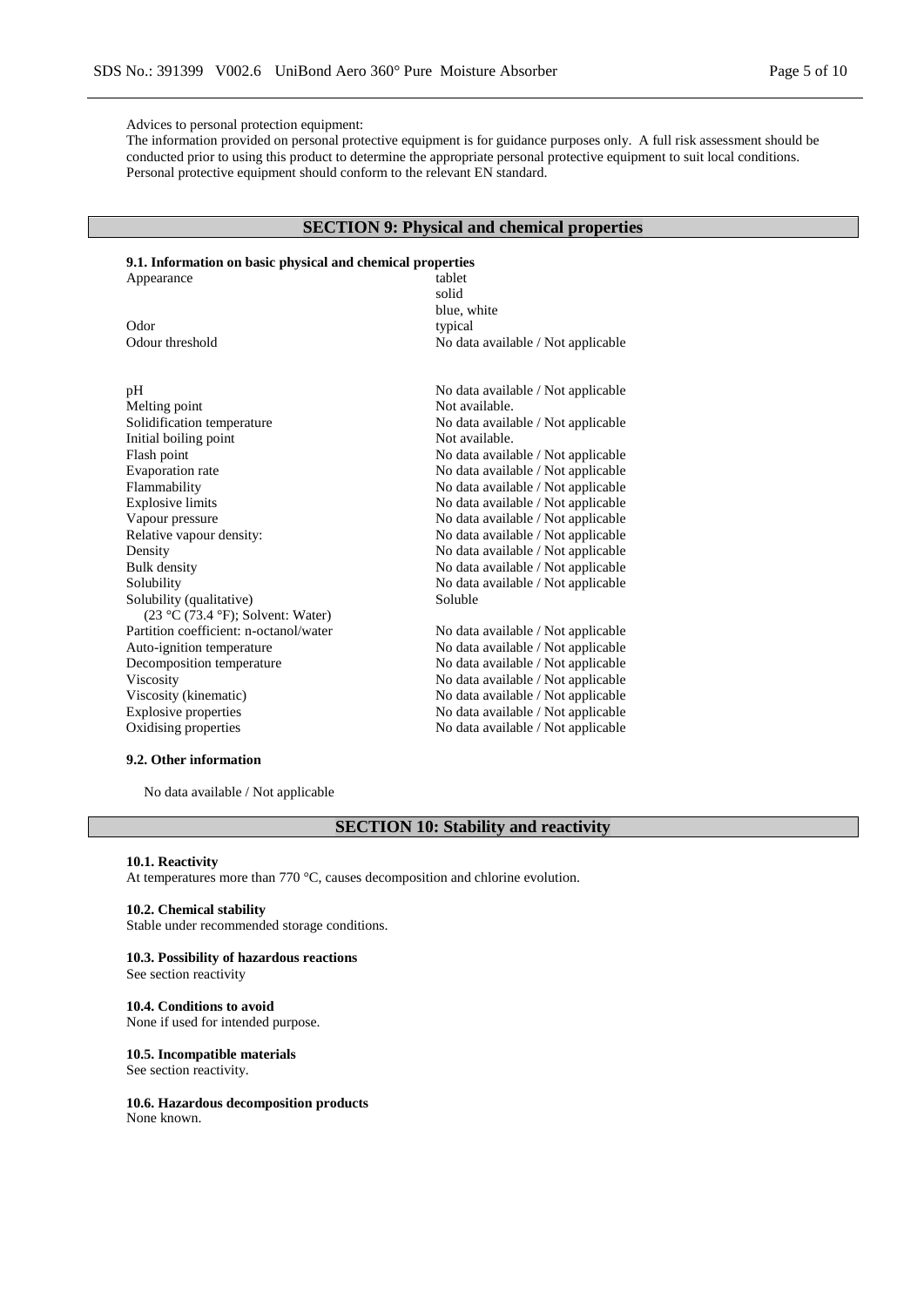# **SECTION 11: Toxicological information**

# **11.1. Information on toxicological effects**

### **Acute oral toxicity:**

The mixture is classified based on calculation method referring to the classified substances present in the mixture.

| <b>Hazardous substances</b><br>CAS-No. | Value<br>tvpe | Value         | <b>Species</b> | Method                                   |
|----------------------------------------|---------------|---------------|----------------|------------------------------------------|
| Calcium chloride<br>10043-52-4         | LD50          | $2.301$ mg/kg | rat            | OECD Guideline 401 (Acute Oral Toxicity) |

#### **Acute dermal toxicity:**

The mixture is classified based on calculation method referring to the classified substances present in the mixture.

| <b>Hazardous substances</b><br>CAS-No. | <b>Value</b><br>type | Value         | <b>Species</b> | <b>Method</b> |
|----------------------------------------|----------------------|---------------|----------------|---------------|
| Calcium chloride<br>10043-52-4         | LD50                 | $5.000$ mg/kg | rabbit         | not specified |

### **Acute inhalative toxicity:**

No data available.

#### **Skin corrosion/irritation:**

The mixture is classified based on calculation method referring to the classified substances present in the mixture.

| <b>Hazardous substances</b><br>CAS-No. | Result         | <b>Exposure</b><br>time | <b>Species</b> | Method                                                          |
|----------------------------------------|----------------|-------------------------|----------------|-----------------------------------------------------------------|
| Calcium chloride<br>10043-52-4         | not irritating |                         | rabbit         | <b>OECD</b> Guideline 404 (Acute Dermal Irritation / Corrosion) |

### **Serious eye damage/irritation:**

The mixture is classified based on calculation method referring to the classified substances present in the mixture.

| <b>Hazardous substances</b> | Result     | Exposure | <b>Species</b> | Method                                                |
|-----------------------------|------------|----------|----------------|-------------------------------------------------------|
| CAS-No.                     |            | time     |                |                                                       |
| Calcium chloride            | moderately |          | rabbit         | OECD Guideline 405 (Acute Eve Irritation / Corrosion) |
| 10043-52-4                  | irritating |          |                |                                                       |

### **Respiratory or skin sensitization:**

No data available.

### **Germ cell mutagenicity:**

The mixture is classified based on threshold limits referring to the classified substances present in the mixture.

| <b>Hazardous substances</b><br>CAS-No. | Result   | Type of study /<br>Route of | <b>Metabolic</b><br>activation / | <b>Species</b> | <b>Method</b>                |
|----------------------------------------|----------|-----------------------------|----------------------------------|----------------|------------------------------|
|                                        |          | administration              | <b>Exposure time</b>             |                |                              |
| Calcium chloride                       | negative | bacterial reverse           | with and without                 |                | <b>OECD</b> Guideline 471    |
| 10043-52-4                             |          | mutation assay (e.g.        |                                  |                | (Bacterial Reverse Mutation) |
|                                        |          | Ames test)                  |                                  |                | Assay)                       |
| Calcium chloride                       | negative | in vitro mammalian          | with and without                 |                | OECD Guideline 473 (In vitro |
| 10043-52-4                             |          | chromosome                  |                                  |                | Mammalian Chromosome         |
|                                        |          | aberration test             |                                  |                | <b>Aberration Test</b> )     |

#### **Carcinogenicity**

No data available.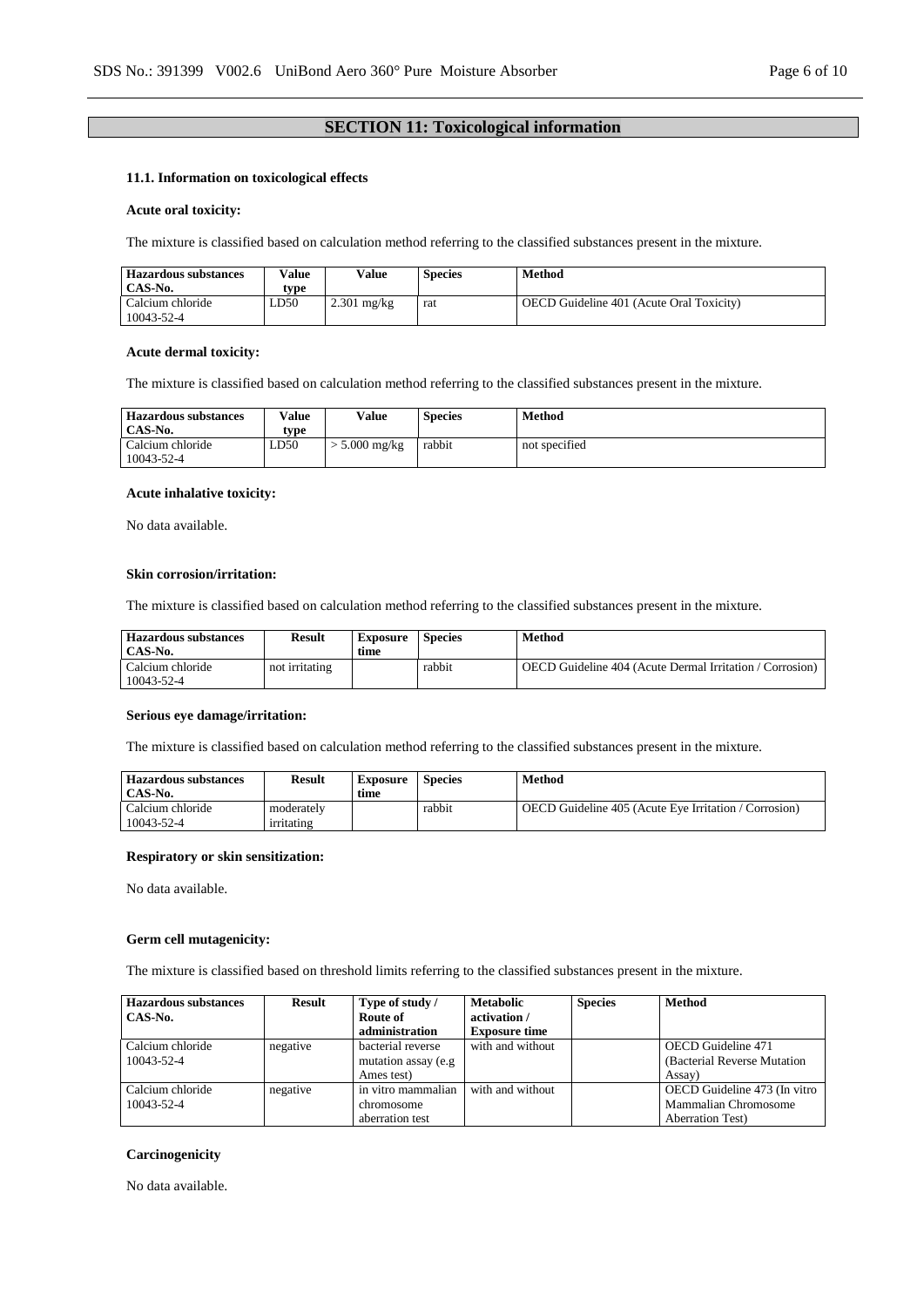### **Reproductive toxicity:**

No data available.

# **STOT-single exposure:**

No data available.

# **STOT-repeated exposure::**

The mixture is classified based on threshold limits referring to the classified substances present in the mixture.

| <b>Hazardous substances</b><br>CAS-No. | <b>Result / Value</b> | Route of<br>application | <b>Exposure time</b> /<br><b>Frequency of</b><br>treatment | <b>Species</b> | <b>Method</b> |
|----------------------------------------|-----------------------|-------------------------|------------------------------------------------------------|----------------|---------------|
| Calcium chloride<br>10043-52-4         | $NOAEL > 1.000$ mg/kg | oral: feed              | 12 w<br>daily                                              | rat            | not specified |

#### **Aspiration hazard:**

No data available.

# **SECTION 12: Ecological information**

## **12.1. Toxicity**

### **Toxicity (Fish):**

The mixture is classified based on calculation method referring to the classified substances present in the mixture.

| <b>Hazardous substances</b> | Value | <b>Value</b>           | <b>Exposure time Species</b> |                  | Method                           |
|-----------------------------|-------|------------------------|------------------------------|------------------|----------------------------------|
| CAS-No.                     | tvpe  |                        |                              |                  |                                  |
| Calcium chloride            | LC50  | $10.000 \text{ m}$ g/l | 96 h                         | Gambusia affinis | <b>OECD</b> Guideline 203 (Fish. |
| 10043-52-4                  |       |                        |                              |                  | Acute Toxicity Test)             |

### **Toxicity (Daphnia):**

The mixture is classified based on calculation method referring to the classified substances present in the mixture.

| <b>Hazardous substances</b><br>CAS-No. | Value<br>tvpe | Value      | <b>Exposure time Species</b> |               | Method                                                                  |
|----------------------------------------|---------------|------------|------------------------------|---------------|-------------------------------------------------------------------------|
| Calcium chloride<br>10043-52-4         | EC50          | 3.005 mg/l | 48 h                         | Daphnia magna | <b>OECD</b> Guideline 202<br>(Daphnia sp. Acute<br>Immobilisation Test) |

# **Chronic toxicity to aquatic invertebrates**

No data available.

**Toxicity (Algae):**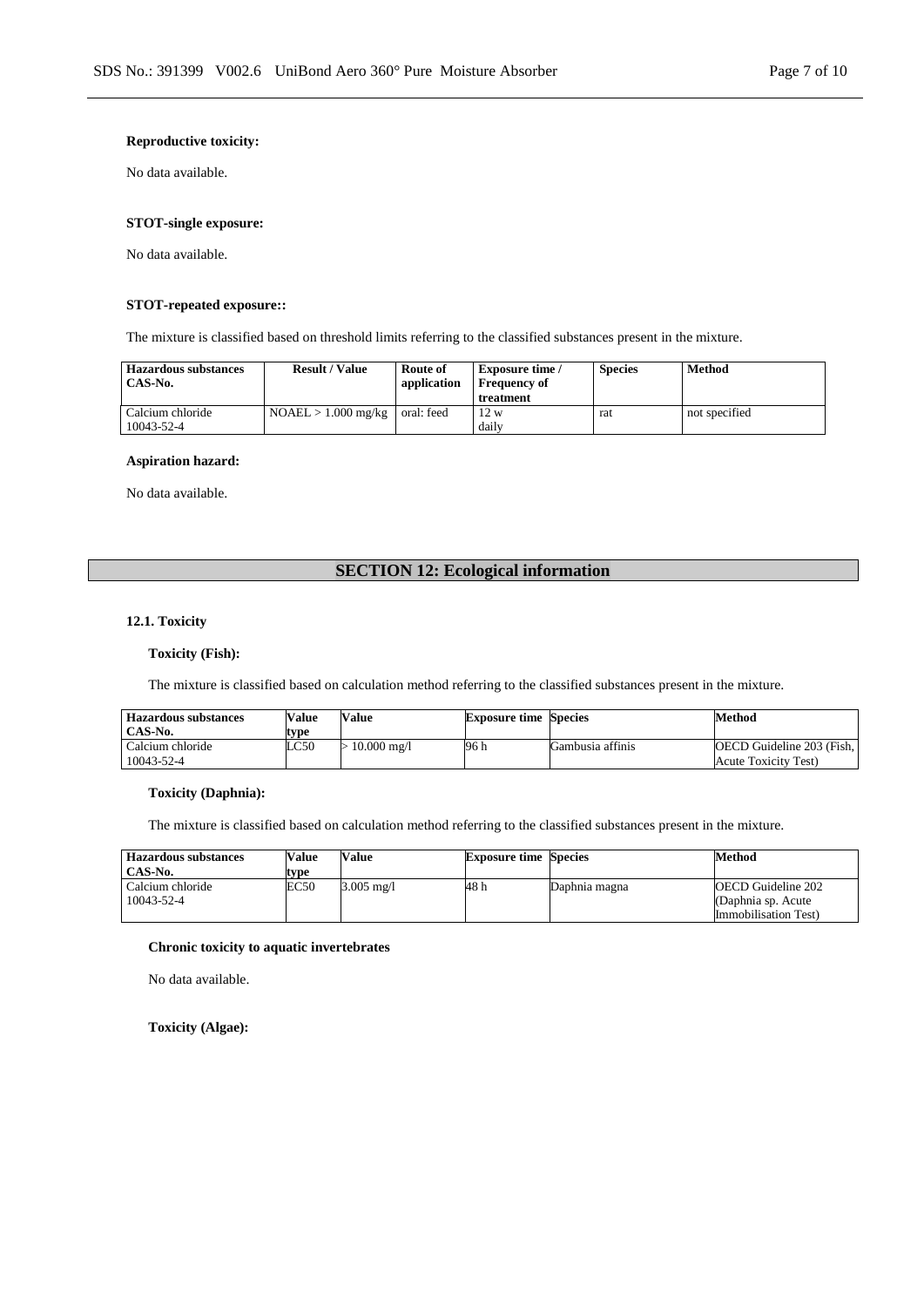The mixture is classified based on calculation method referring to the classified substances present in the mixture.

| <b>Hazardous substances</b><br>CAS-No. | Value<br>tvpe | Value                | <b>Exposure time Species</b> |                     | Method                                               |
|----------------------------------------|---------------|----------------------|------------------------------|---------------------|------------------------------------------------------|
| Calcium chloride<br>10043-52-4         | EC50          | $3.130 \text{ mg}/1$ | 96 h                         | Nitscheria linearis | OECD Guideline 201 (Alga,<br>Growth Inhibition Test) |

### **Toxicity to microorganisms**

The mixture is classified based on calculation method referring to the classified substances present in the mixture.

| <b>Hazardous substances</b> | Value | <b>Value</b>   | <b>Exposure time Species</b> | Method                              |
|-----------------------------|-------|----------------|------------------------------|-------------------------------------|
| CAS-No.                     | tvpe  |                |                              |                                     |
| Calcium chloride            | EC0   | $>$ 2.500 mg/l |                              | OECD Guideline 209                  |
| 10043-52-4                  |       |                |                              | (Activated Sludge,                  |
|                             |       |                |                              | <b>Respiration Inhibition Test)</b> |

### **12.2. Persistence and degradability**

No data available.

### **12.3. Bioaccumulative potential**

No data available.

# **12.4. Mobility in soil**

No data available.

#### **12.5. Results of PBT and vPvB assessment**

| <b>Hazardous substances</b><br>CAS-No. | <b>PBT</b> / vPvB                                                                    |
|----------------------------------------|--------------------------------------------------------------------------------------|
| Calcium chloride                       | Not fulfilling Persistent, Bioaccumulative and Toxic (PBT), very Persistent and very |
| 10043-52-4                             | Bioaccumulative (vPvB) criteria.                                                     |

### **12.6. Other adverse effects**

No data available.

# **SECTION 13: Disposal considerations**

### **13.1. Waste treatment methods**

# Product disposal: Dispose of waste and residues in accordance with local authority requirements.

Disposal of uncleaned packages: Use packages for recycling only when totally empty.

Waste code 060314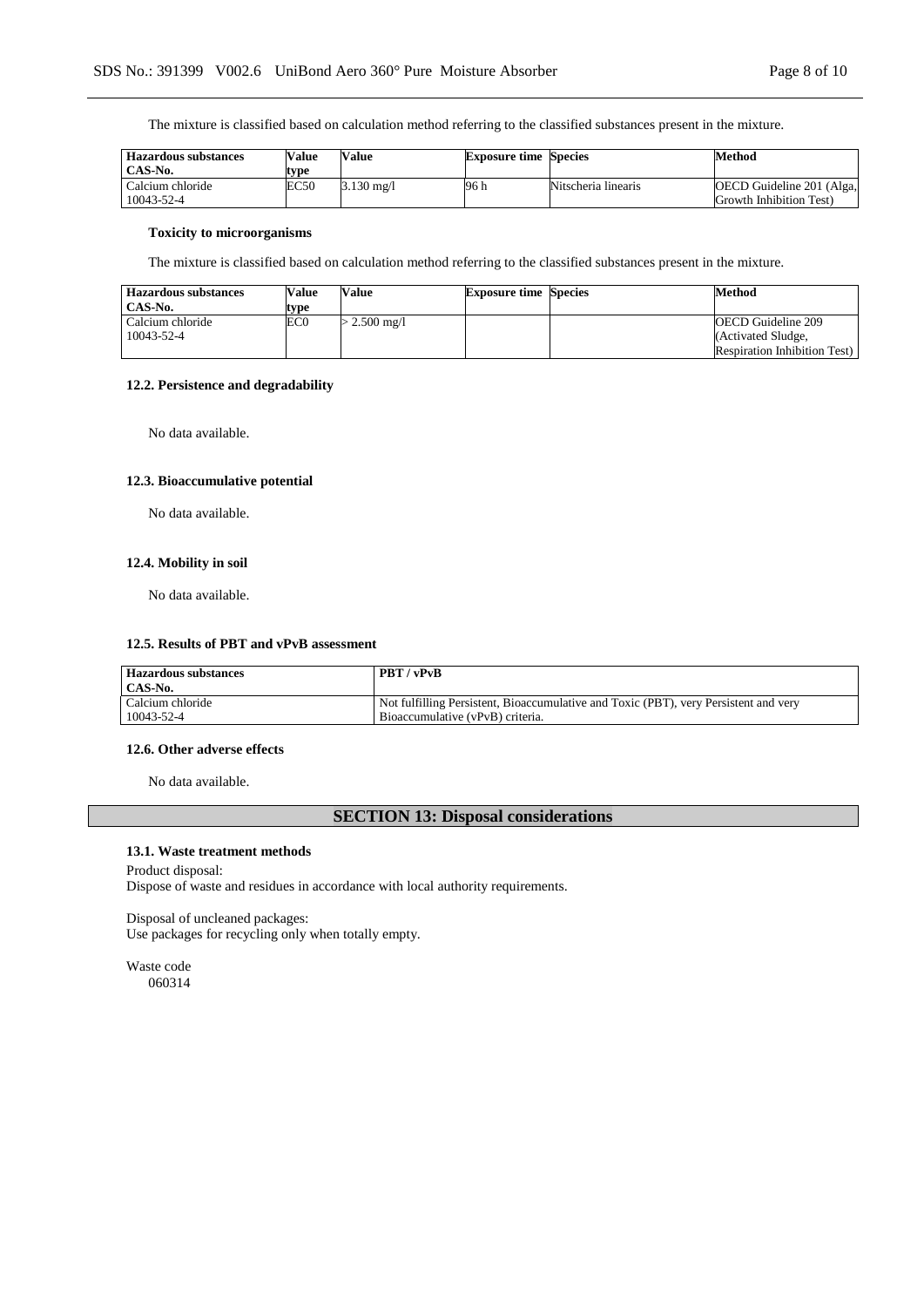|       | <b>SECTION 14: Transport information</b>                                  |
|-------|---------------------------------------------------------------------------|
| 14.1. | <b>UN</b> number                                                          |
|       | Not hazardous according to RID, ADR, ADN, IMDG, IATA-DGR.                 |
| 14.2. | UN proper shipping name                                                   |
|       | Not hazardous according to RID, ADR, ADN, IMDG, IATA-DGR.                 |
| 14.3. | <b>Transport hazard class(es)</b>                                         |
|       | Not hazardous according to RID, ADR, ADN, IMDG, IATA-DGR.                 |
| 14.4. | Packing group                                                             |
|       | Not hazardous according to RID, ADR, ADN, IMDG, IATA-DGR.                 |
| 14.5. | <b>Environmental hazards</b>                                              |
|       | Not hazardous according to RID, ADR, ADN, IMDG, IATA-DGR.                 |
| 14.6. | Special precautions for user                                              |
|       | Not hazardous according to RID, ADR, ADN, IMDG, IATA-DGR.                 |
| 14.7. | <b>Transport in bulk according to Annex II of Marpol and the IBC Code</b> |
|       | not applicable                                                            |
|       |                                                                           |

# **SECTION 15: Regulatory information**

**15.1. Safety, health and environmental regulations/legislation specific for the substance or mixture** VOC content 0,00 %

(VOCV 814.018 VOC regulation CH)

**15.2. Chemical safety assessment**

A chemical safety assessment has been carried out.

# **SECTION 16: Other information**

The labelling of the product is indicated in Section 2. The full text

of all abbreviations indicated by codes in this safety data sheet are as follows:

H319 Causes serious eye irritation.

### **Further information:**

This information is based on our current level of knowledge and relates to the product in the state in which it is delivered. It is intended to describe our products from the point of view of safety requirements and is not intended to guarantee any particular properties.

**Relevant changes in this safety data sheet are indicated by vertical lines at the left margin in the body of this document. Corresponding text is displayed in a different color on shadowed fields.**